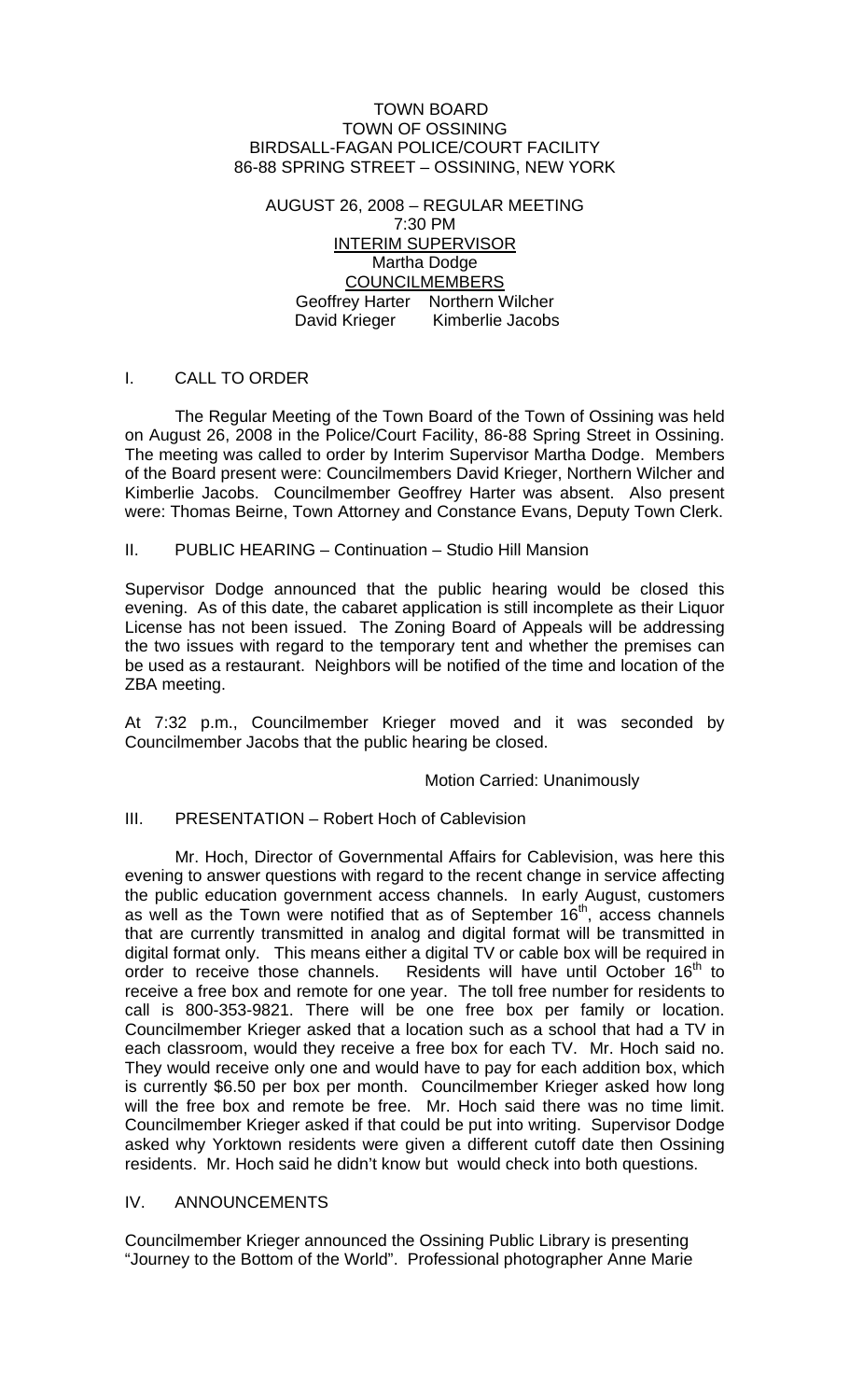Leone will be sharing her trip to Antarctica, beginning at 7:30 p.m. on September  $25<sup>th</sup>$ .

Councilmember Krieger also stated anyone wishing to contact Public Service Commission with questions regarding Cablevision can do so by calling 1-800- 342-3330, or on the web at dps.state.ny.us or by mail at 3 Empire State Plaza in Albany 12223.

Supervisor Dodge announced that the Town of Ossining was awarded a Records Management Grant for the storing and microfilming of records for Dale Cemetery. The Board thanked George Weeks and Elisa Sciarabba for all of their work on this grant.

### V. BOARD RESOLUTIONS

#### A. Approval of Minutes - August 12, 2008

 Councilmember Krieger moved and it was seconded by Councilmember Jacobs that the following be approved: Resolved, that the Town Board of the Town of Ossining hereby approves the Minutes of the August 12, 2008 Regular Meeting as presented.

Motion Carried: Unanimously

#### B. Approval of Voucher Detail Report

 Councilmember Wilcher moved and it was seconded by Councilmember Krieger that the following be approved:

Resolved, that the Town Board of the Town of Ossining hereby approves the Voucher Detail Report dated August 26, 2008 in the amount of \$203,210.64.

#### Motion Carried: Unanimously

#### C. Call-a-Cab Agreement

Councilmember Krieger moved and it was seconded by Councilmember Wilcher that the following resolution be approved:

Resolved, that the Town Board of the Town of Ossining hereby authorizes the Town Supervisor to sign an agreement with M K Taxi, 260 North State Road, Briarcliff Manor, for participation in the call-a-cab program for the period ending December 31, 2008.

Motion Carried: Unanimously

#### D. Awarding of Bid – Samstag Avenue Retaining Wall

 Councilmember Wilcher moved and it was seconded by Councilmember Krieger that the following resolution be approved:

Whereas, the Town of Ossining has solicited bids for the installation of a retaining wall and concrete curbs on Samstag Avenue; and

Whereas, a public notice was advertised in the Journal News on July 28, 2008; and

Whereas, at 10:00 AM, Thursday, August 14, 2008 all bids received were opened and upon reviewing the bids, the Consulting Engineer determined that the lowest responsible bidder meeting the requirements of the contract documents for the installation of a retaining wall and concrete curbs on Samstag Avenue is Abbott & Price, 71 Sunset Drive, Ossining, at a total bid price of \$63,714.00; Now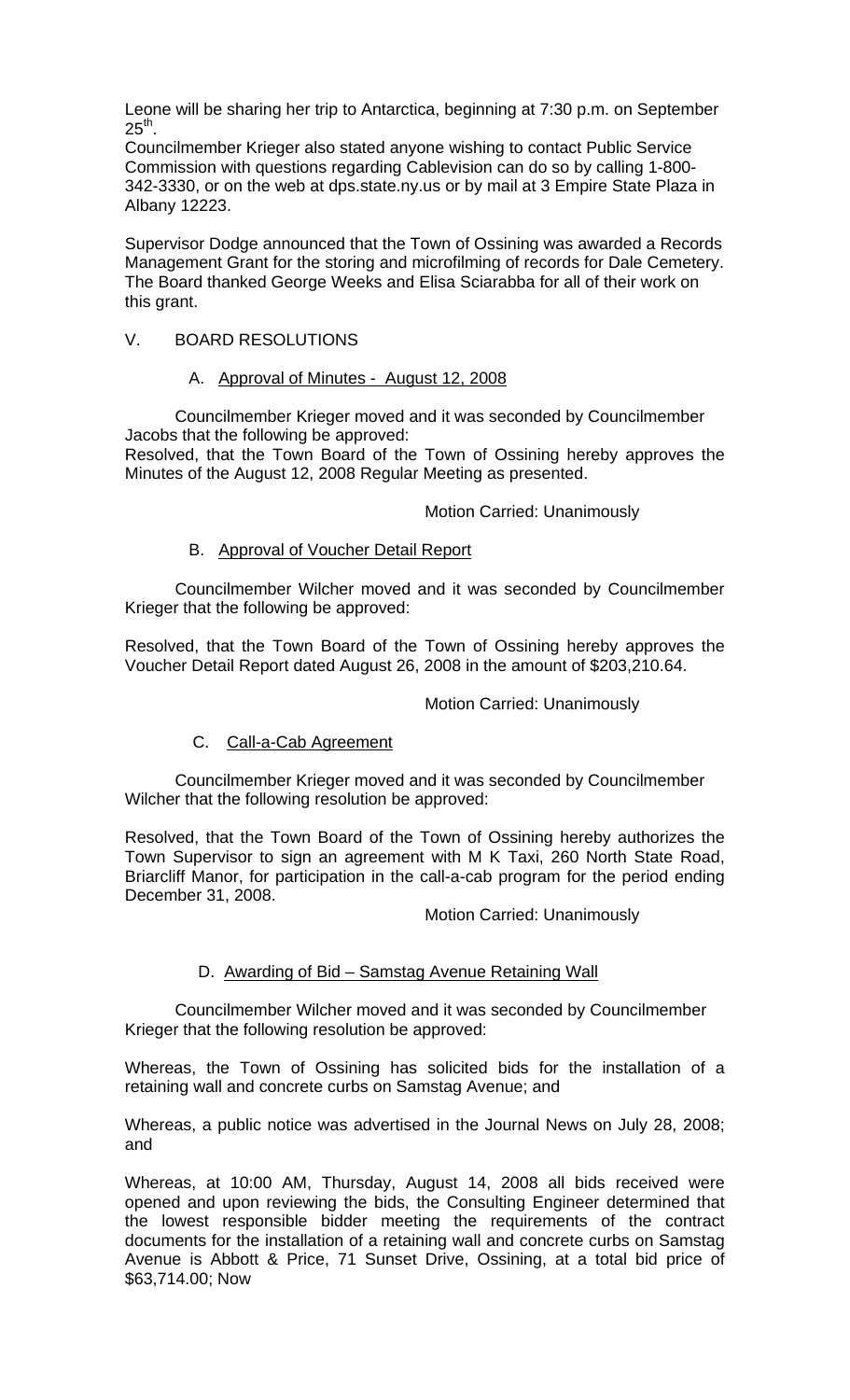Therefore be it Resolved, that the Samstag Retaining Wall bid is hereby awarded to Abbott & Price, 71 Sunset Drive, Ossining, NY for a total amount of \$63,714.00.

## Motion Carried: Unanimously

### E. Finance – Capital Project # 2008 - 2158 – Samstag Avenue Retaining Wall

 Councilmember Jacobs moved and it was seconded by Councilmember Wilcher that the following resolution be approved:

Resolved, that the Town Board of the Town of Ossining hereby authorizes the establishment of Capital Project # 2008-2158, entitled Samstag Avenue Retaining Wall in the amount of \$63,714.00 to be financed by a Bond Anticipation Note.

#### Motion Carried: Unanimously

### F. Awarding of Bid – Engel Park Planting and Overlook Phase III

Councilmember Jacobs moved and it was seconded by Councilmember Krieger that the following resolution be approved:

Whereas, the Town of Ossining has solicited bids for the Engel Park Planting and Overlook Phase III project; and

Whereas, a public notice was advertised in the Journal News on July 28, 2008; and

Whereas, at 11:00 am on Thursday, August 14, 2008, all bids received were opened and upon reviewing the bids, the Town Attorney determined that the lowest responsible bidder meeting the requirements of the contract documents is Vernon Hills Contracting Corp., 395 N. MacQuesten Pkwy., Mt. Vernon, NY for a total amount of \$145,210.00; now

Therefore be it Resolved, that the Engel Park Planting and Overlook Phase III bid is hereby awarded to Vernon Hills Contracting Corp., 395 N. MacQuesten Pkwy., Mt. Vernon, NY for a total amount of \$145,210.00

#### Motion Carried: Unanimously

#### G. Appointment – Police Officer

 Councilmember Krieger moved and it was seconded by Councilmember Wilcher that the following resolution be approved:

Resolved, that the Town Board of the Town of Ossining hereby appoints Michael DeMaio as Police Officer, Third Grade, effective August 27, 2008 at an annual salary of \$69,551.00 in accordance with the rules and regulations of the Westchester County Personnel Department. The probationary period shall be for a minimum of twelve (12) weeks to a maximum of fifty- two (52) weeks.

#### Motion Carried: Unanimously

## H. Appointment – Intermediate Clerk – Supervisor's Office

Councilmember Jacobs moved and it was seconded by Councilmember Wilcher that the following resolution be approved: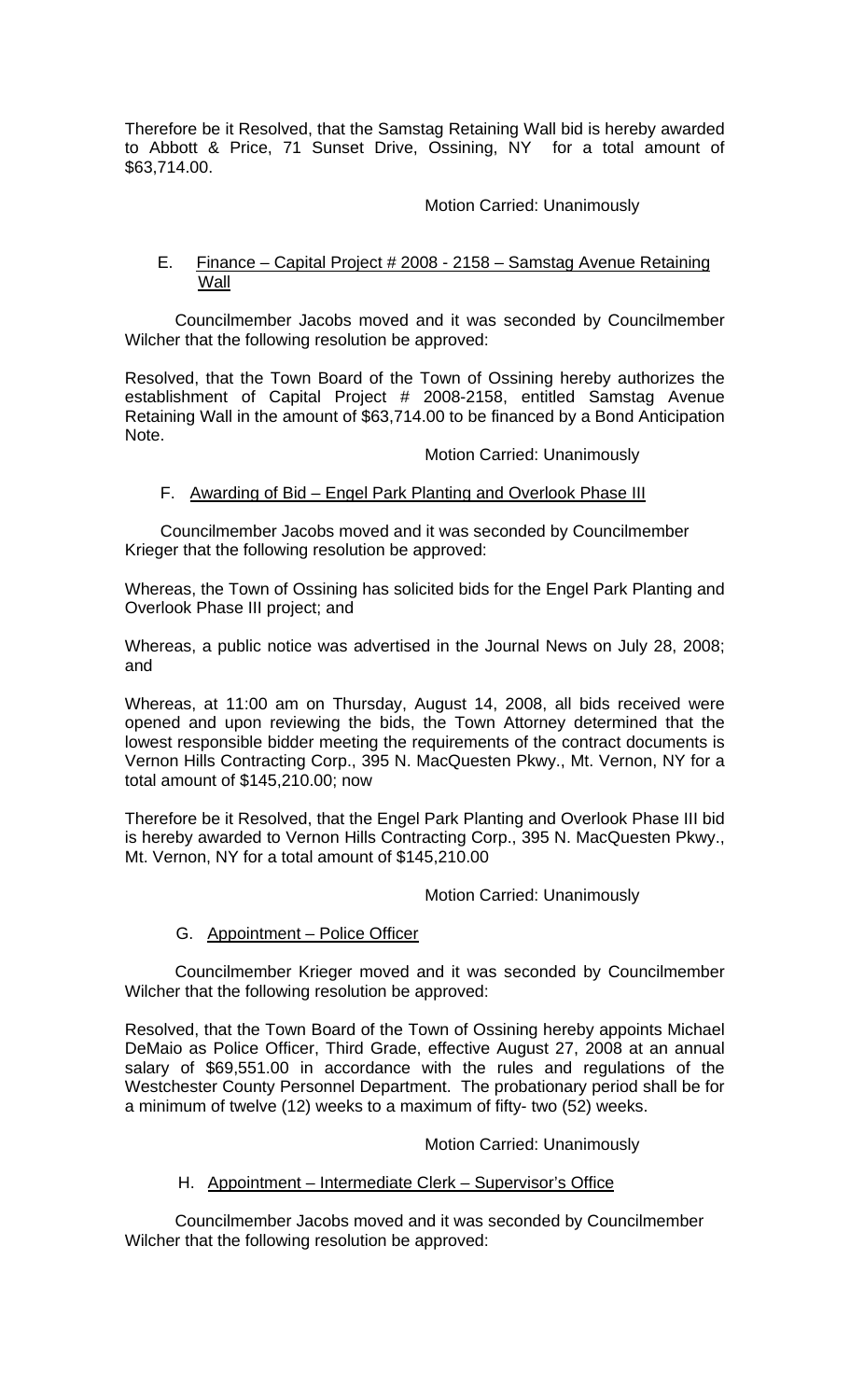Resolved, that the Town Board of the Town of Ossining hereby appoints Elisa Sciarabba, Old Oregon Road, Cortlandt Manor, New York, to the part-time position of Intermediate Clerk effective September 5, 2008 at \$15.50/hr. The probationary period shall be a minimum of twelve (12) weeks to a maximum of fifty-two (52) weeks.

#### Motion Carried: Unanimously

### I. Agreement – CGI Communications, Inc.

Councilmember Jacobs moved and it was seconded by Councilmember Wilcher that the following resolution be approved:

 Whereas, CGI Communications, Inc. has entered into a partnership with the US Conference of Mayors using technology they developed for streaming Video applications on the internet; and

Whereas, the Town of Ossining has been presented with the opportunity to receive a fully produced Community Video Showcase program, which will be linked to the Town's website at no cost to the Town;

Now, Therefore Be It Resolved, that the Town Board of the Town of Ossining hereby authorizes the Supervisor to enter into a three year agreement with CGI Communications, Inc. for a Community Video Showcase program.

#### Motion Carried: Unanimously

#### J. Entering into an agreement with Auditel Telecommunications Corp. for the purpose of auditing telephone billing for the Town of Ossining

Councilmember Wilcher moved and it was seconded by Councilmember Krieger that the following resolution be approved:

Resolved, that the Town Board of the Town of Ossining authorizes the Town Supervisor to enter into an agreement with Auditel Telecommunications Corp. of 31 Merrick Avenue, Merrick, NY to audit and evaluate the Town of Ossining's telephone billing; and be it further

Resolved, that there shall be no fee for Auditel Telecommunications Service except if Auditel discovers overcharges to the telephone billing, the fee shall be 35% of the amount of overcharges credited to or collected by the client on a one time basis only.

Motion Carried: Unanimously

#### K. AmericanTowns.com LLC Service Agreement

Councilmember Krieger moved and it was seconded by Councilmember Wilcher that the following resolution be approved:

Whereas, the Town of Ossining desires to communicate its events and initiatives broadly and efficiently to the local community and to participate with other community organizations in a shared Ossining Community Calendar; and

Whereas, AmericanTowns.com LLC. has agreed to host and maintain a shared "community webspace" at no cost to the Town, for use by the residents of the Town of Ossining, which will include a shared community calendar, an area for local news and posting of news and announcements by the community; now

Therefore be it Resolved, that the Town Board of the Town of Ossining hereby authorizes the Supervisor to enter into an agreement with AmericanTowns.com LLC. , 43 Ruane Street, Fairfield CT, for a term of one year, which term shall be automatically renewed each year for an additional one year term unless written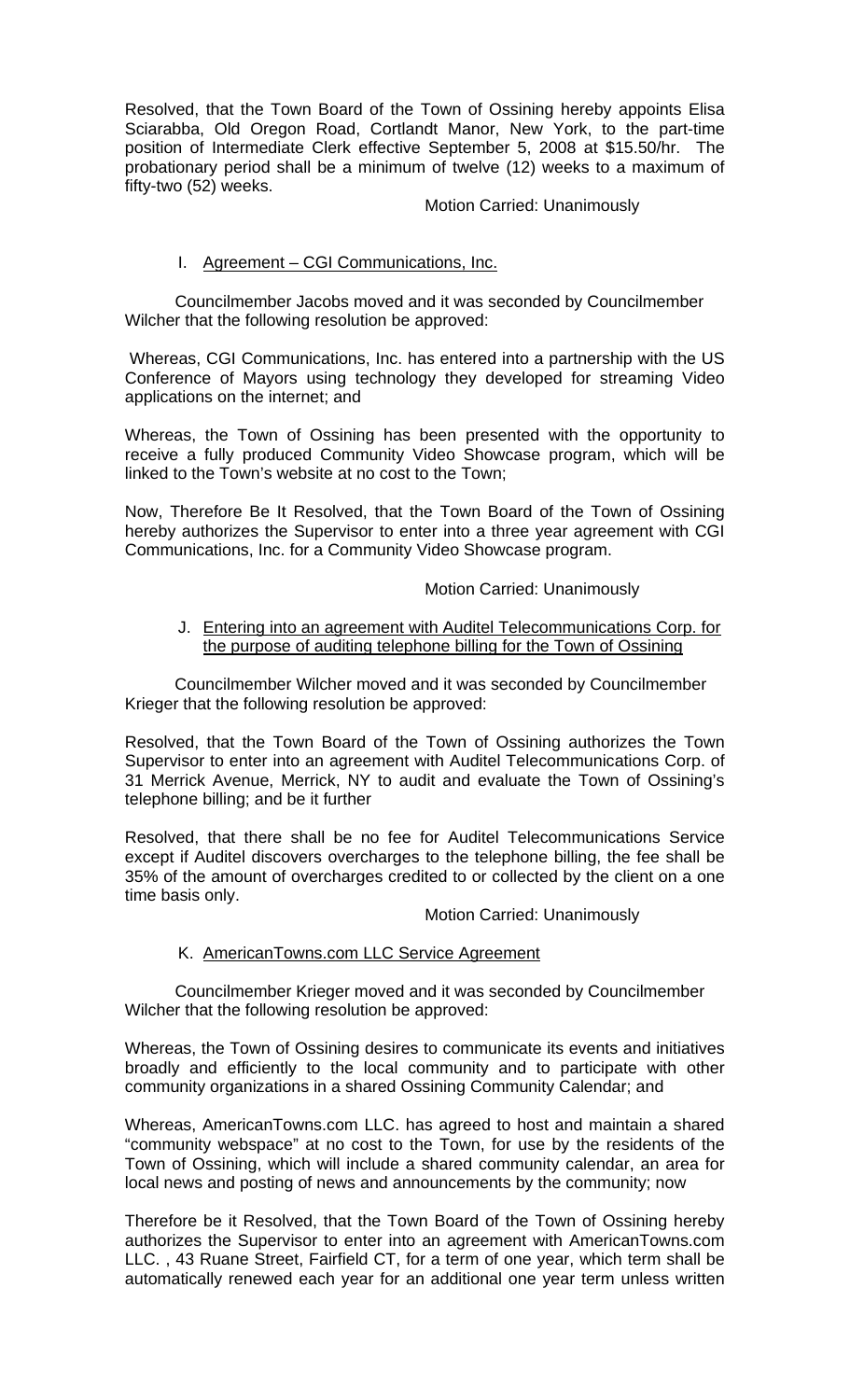notice of cancellation is received prior to the renewal date. The agreement may also be terminated by either party on 30 days written notice.

### Motion Carried: Unanimously

### L. Intermunicipal Agreement – Tax Collection

 Councilmember Jacobs moved and it was seconded by Councilmember Krieger that the following resolution be approved:

WHEREAS, the Village of Ossining (the "Village"), which has in the past been responsible for the collection of Village taxes in January (First Half) and July (Second Half) of each calendar year, requested the assistance of the Town of Ossining (the "Town") in collecting Second Half 2008 Village taxes because a Village employee with primary responsibility for such collection had terminated her employment as of July 22, 2008; and

 WHEREAS, the Town Tax Receiver and her staff agreed to provide the assistance needed to effect prompt and efficient collection of Second Half 2008 Village taxes, in return for which the Village agreed to reimburse the Town as set forth in a proposed Inter-Municipal Agreement which has been reviewed and considered by the Town Board;

NOW, THEREFORE, it is

 RESOLVED that the Supervisor be, and she hereby is, authorized and directed to execute an Inter-Municipal Agreement, as described above, with the Village of Ossining providing for tax collection assistance to the Village by the Town in connection with 2008 Second Half Village taxes and appropriate reimbursement of expenses to the Town by the Village, all as recited in the said Inter-Municipal Agreement.

Motion Carried: Unanimously

### M. Retainer Agreement – DelBello Donnellan Weingarten Wise & Wiederkehr, LLP

 Councilmember Wilcher moved and it was seconded by Councilmember Krieger that the following resolution be approved:

Resolved, that the Town Board of the Town of Ossining hereby retains the law firm of DelBello Donnellan Weingarten Wise & Wiederkehr, LLP as special counsel for Tax Certiorari matters with a period ending date of December 31, 2008. Compensation to the law firm shall be in accordance with their letter dated August 12, 2008.

#### Motion Carried: Unanimously

Attorney Beirne stated that he is disclosing the fact of his affiliation with this law firm. He explained that he would be handling certioraris that would be settled locally and that special counsel would handle the matters going to trial.

#### N. 2008 Budget Adjustments

Councilmember Wilcher moved and it was seconded by Councilmember Krieger that the following resolution be approved:

Resolved, that the Town Board of the Town of Ossining hereby authorizes the following budget transfers to be made to the 2008 budget: